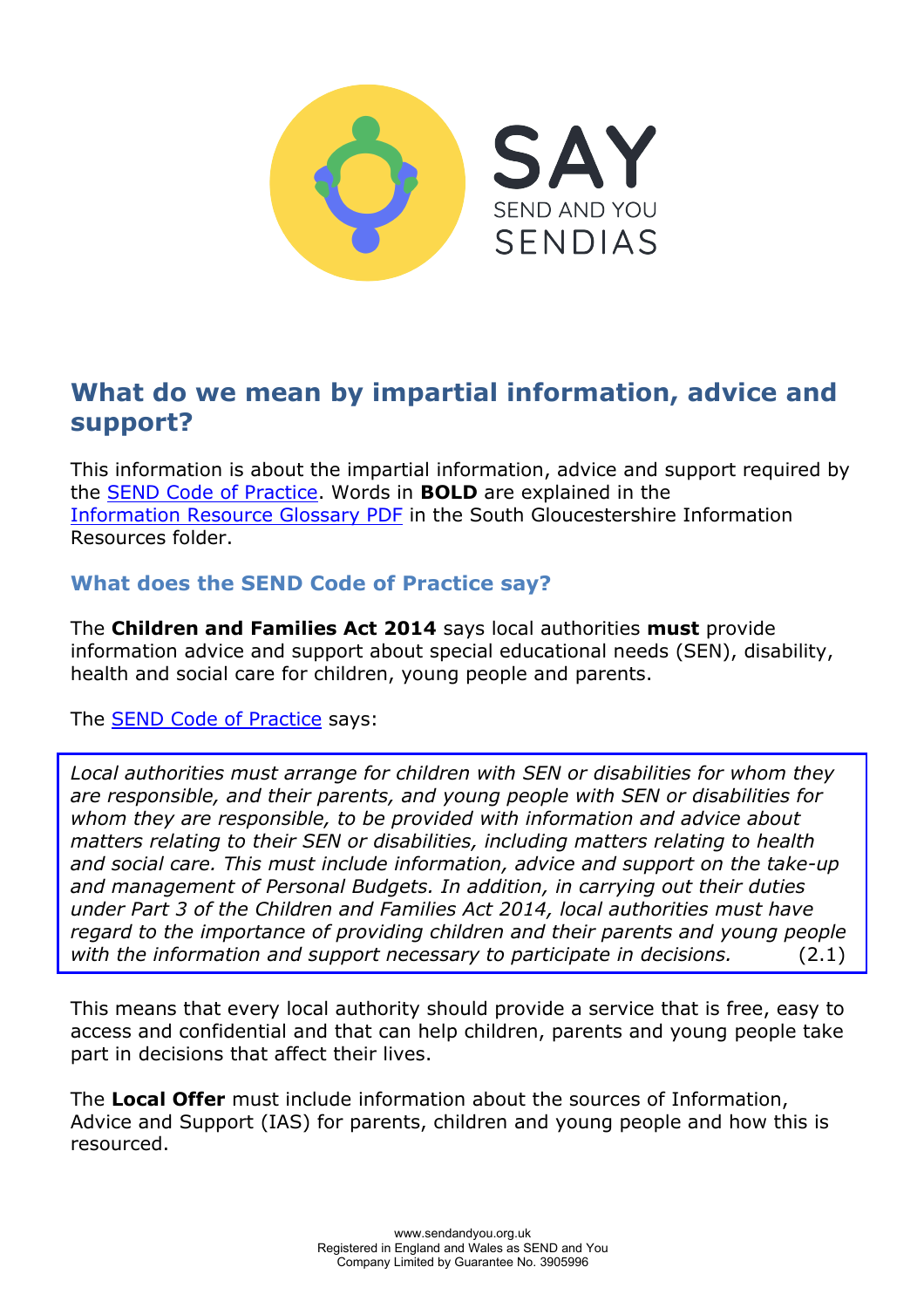In South Gloucestershire, the IAS service is provided by Supportive Parents.

#### **What do we mean when we say we are impartial?**

#### The [SEND Code of Practice](https://www.gov.uk/government/publications/send-code-of-practice-0-to-25) says:

*The information, advice and support should be impartial and provided at arm's length from the local authority and Clinical Commissioning Groups* (2.8)

This means that the information, advice and support that we offer is firmly based in the law and the [SEND Code of Practice.](https://www.gov.uk/government/publications/send-code-of-practice-0-to-25)

We provide unbiased information and advice about the local authority's policies and procedures and about the policy and practice in local schools and other settings.

We do not give priority to any particular impairment, disability or special educational need, nor do we campaign for any particular approach to education.

By being impartial we aim to help parents, children and young people have clear, accurate and relevant information that will help them take part in decisions about their lives.

You can read our Impartiality Polic[y here](https://www.sendandyou.org.uk/wp-content/uploads/2021/08/Impartiality-Policy-newlogo-1.pdf) on our website.

## **How do we know that we are impartial?**

It is very easy to be biased. Everyone has opinions about most things! Sometimes people can be biased without even realising it.

That is why we really value your opinion about the information, advice and support we offer. We want you to tell us if you think we are not impartial. To help us check that we are impartial we routinely ask those who use our service to say whether they think we have been biased one way or another.

At SEND and You we follow a national set of Qua[lity Standards for services](https://councilfordisabledchildren.org.uk/information-advice-and-support-services-network/resources/ias-services-quality-standards) [providing impartial information, advice and support](https://councilfordisabledchildren.org.uk/information-advice-and-support-services-network/resources/ias-services-quality-standards) developed by the [Network of](https://councilfordisabledchildren.org.uk/information-advice-and-support-services-network)  [Information, Advice and Support Services.](https://councilfordisabledchildren.org.uk/information-advice-and-support-services-network) This helps us to monitor the effectiveness of the service we provide and ensure that it is 'at arm's length' from the local authority. By this we mean that we act, and are seen to act, separately and impartially, with no undue influence or control from either the local authority or the Clinical Commissioning Group in our area.

We also publish an [Annual Report](https://www.sendandyou.org.uk/about-us/annual-reports/) that includes information on what people tell us about our service.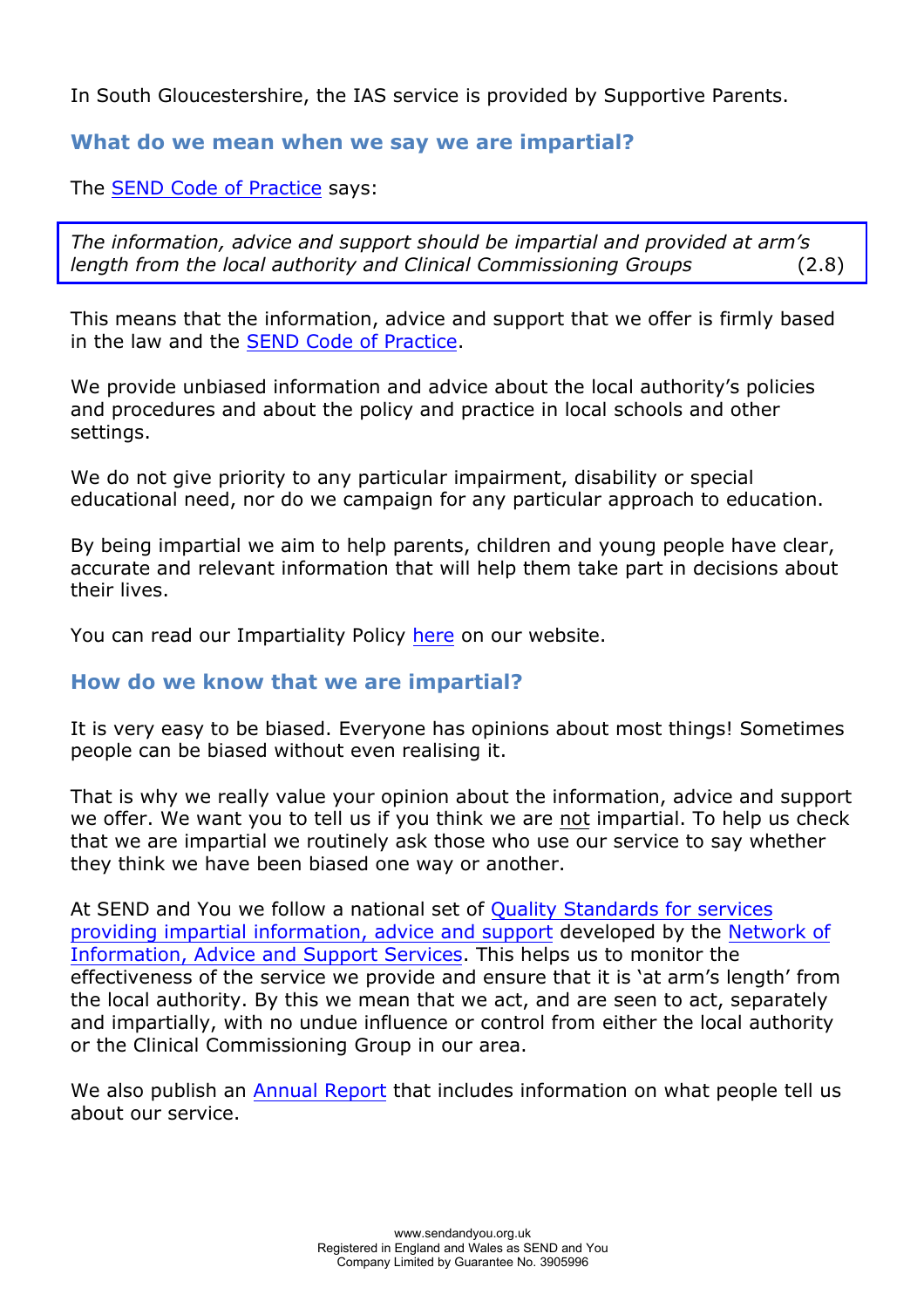# **What information, advice and support do we offer?**

We offer accurate, up to date and impartial resources and information about the law on special educational needs and disability. This covers:

- education, health and social care
- national and local policy
- the Local Offer
- your rights and choices
- your opportunities to participate
- where you can find help and advice
- how you can access this support.

We provide information in many ways, including our [website,](http://www.sendandyou.org.uk/) publications, training events and conferences.

Sometimes information alone is not enough. You may want help to gather information, make sense of it and apply it to your own situation. We call this advice and we offer this service by email, on the telephone, face to face and through work with groups or in training.

We can also offer more intensive support if you need it. This can include helping with letters, attending meetings with you or supporting you in discussions with the local authority, school or other setting.

When we are not able to help we will do our best to tell you about, or put you in touch with, other groups or organisations that can help. We call this **signposting**.

## **Is the service confidential?**

YES!

We will not share your information with anyone unless you tell us we can. The only exception to this would be because we have a specific concern about a child's safety.

You can find our Confidentiality Policy [here](https://www.sendandyou.org.uk/wp-content/uploads/2021/08/Confidentiality-Policy-2019-new.pdf) on our website.

We will often work with parents and children or young people together. Sometimes we will work with them separately. When we do this the same confidentiality rules apply.

## **Where can I find out more?**

You can read about impartial information, advice and support in the [SEND Code of](https://www.gov.uk/government/publications/send-code-of-practice-0-to-25) [Practice](https://www.gov.uk/government/publications/send-code-of-practice-0-to-25) in Chapter 2.